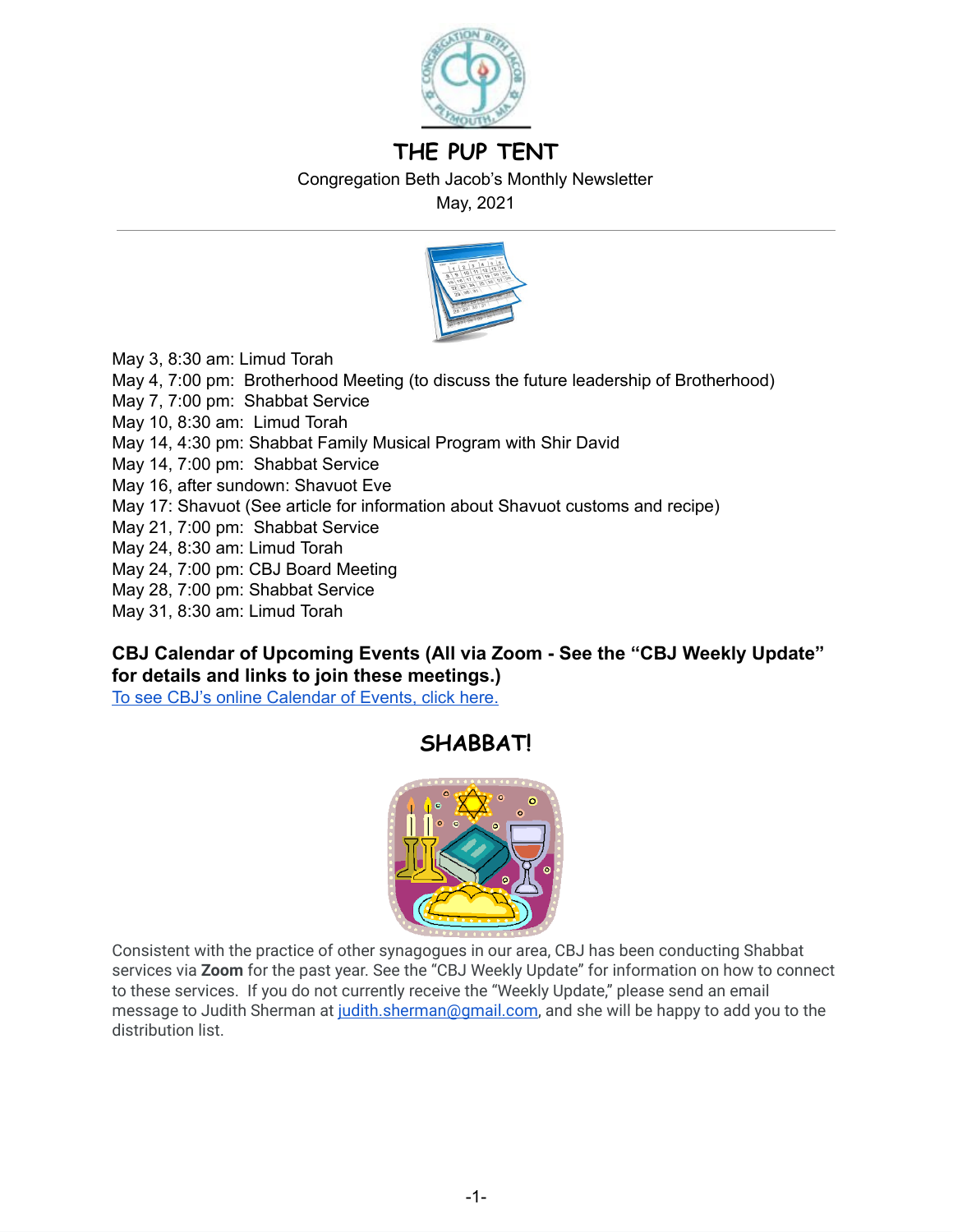

**The Following Yahrzeits Will be Observed This Month:** *(A memorial candle should be lit on the preceding evening.)*

### **May 2021**

 Arnold Brodie Harvey F. Cohen Sheila Finer Miriam Polak Lelyveld Kalman Aharoni Joseph Epstein Edward L. Greenberg Abraham Goldberg Ida Portnoy Lucille Arons Annie F. Goldman Marion E. Melville Bertha Perlman Barbara Rountree Jacob Erie Harold Goodless Rebecca Frim Lawrence Geller Ada Greenberg Ralph Holler Bessie A. Resnick Rae Baron

 Rose Sherman Geller Minnie E. Kaplan Joan Eisenberg Belle Myer Walter Wise Solomon Bromberg Ralph Jacob Resnick Benjamin Bailey Esther Isaacson Jean T. Romanow Walter Kilimnik Herman Michaels Marc Lipetz Theodore Strauss Lloyd Anderson Joseph W. Swartz Alberta Bogin Alfred D. Bryan Hyman David Koblantz William Mitchell Jr.

May their memories be for a blessing and live forever in the hearts of all who knew and loved them.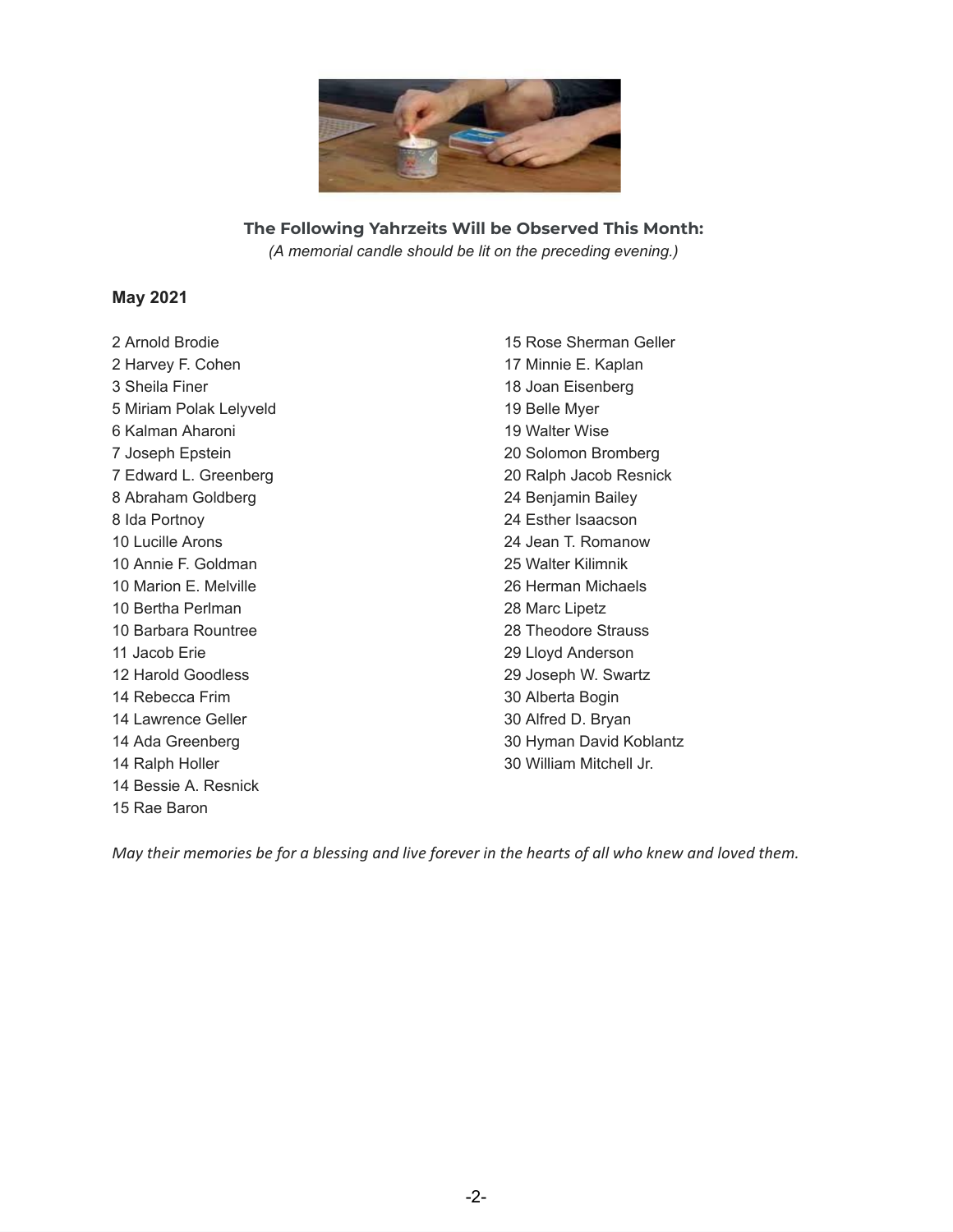

Congregation Beth Jacob gratefully acknowledges receipt of the following donations:

### **Yahrzeit Fund:**

- Lois Klasky in memory of Phillip Van West, Joseph Barney Van West, and Hyman John Klasky
- Sam Van Tosh in memory of Connie Van Tosh
- Don & Carol Gilbert in memory of William and Charlotte Lippman
- Martin Starr in memory of Susan Starr
- Aaron Starr in memory of Susan Starr
- Jerry & Laura Treppel in memory of Jerry's father, Maurice Treppel
- Ronnie Hirschhorn in memory of her mother, Frances Riback

### **Beit Sefer:**

### **In Memory of Alan Koplan:**

David & Frimma Buckman Alfred & Marcia Baum Fred & Irene Sarke

### **General Fund:**

### **In Memory of Dan Hirschhorn:**

Allan and Judith Sherman

Joseph & Paula Keller

Jay & Rhonda John

Joel & Barbara Baron

Alfred & Marcia Baum

Fred Wax & Gail Lury

Lane & Allison Goldberg

Phyllis Klasky & Family (in appreciation for Dan's love and kindness, and for all he did, not only for the community, but also for Phyllis' Dad, Mel Klasky) Steve & Jackie Winokur Matt & Marjorie Nydell Richard & Madeline Berman

### **Mitzvah Fund**:

**In Memory of Dan Hirschhorn:**

Donald & Carol Gilbert

### **Rose Sherman Geller Fund for Jewish Family Life: In Memory of Dan Hirschhorn**

Joshua & Michelle Wolf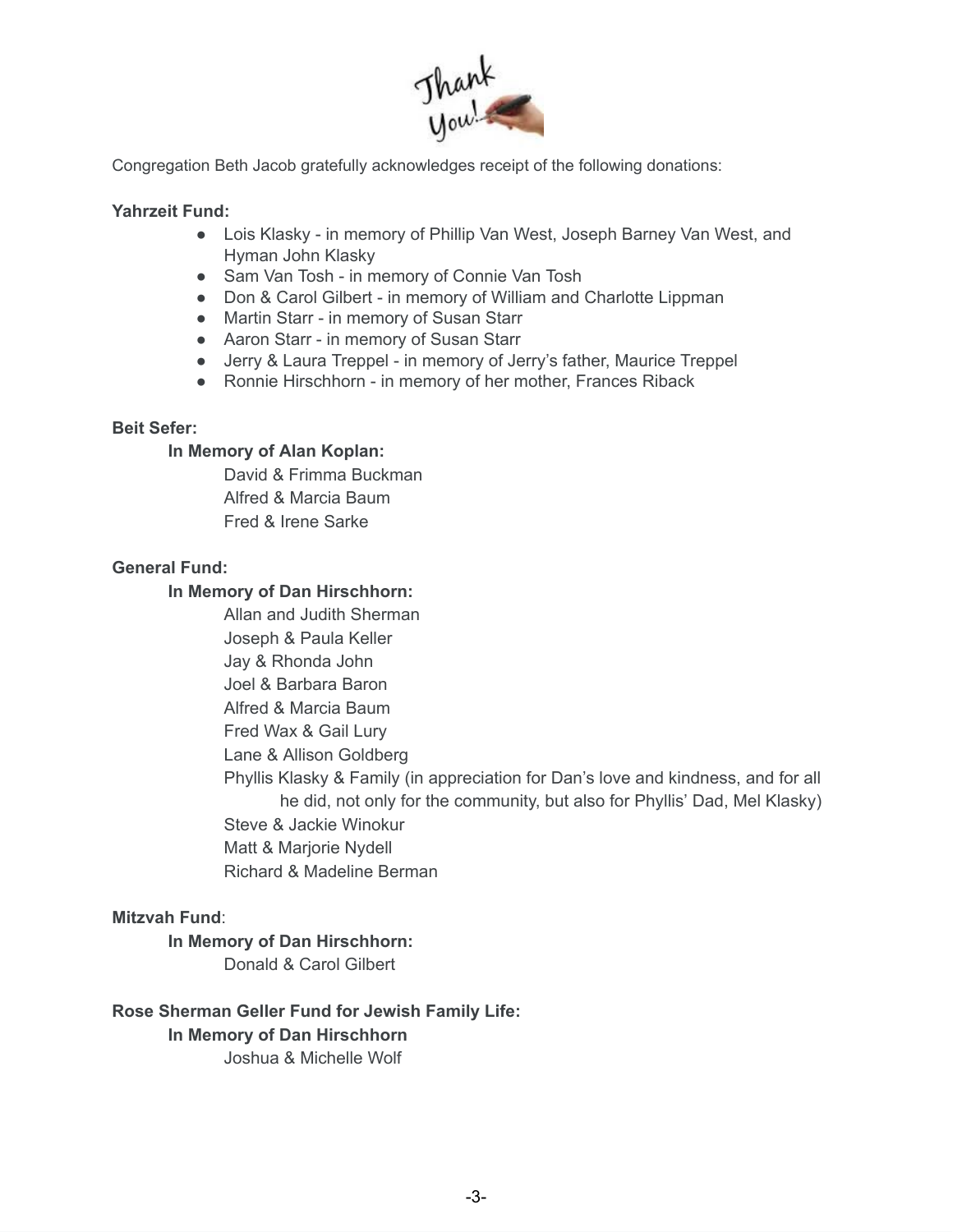### **Sisterhood's Diaper Drive:**

Ed & Sherri Sore Joe & Paula Keller Barbara Aharoni Patricia Van Tosh Rose Litchman Jackie Winokur Anne Geller Suzanne Goldberg Laura Goldberg Ronnie Hirschhorn Susan Basiri Jesilyn Isabelle



**Shavuot May 16 - May 17, 2021**

**T**he holiday celebrates the giving of the Torah on Mount Sinai as well as the grain harvest for the summer. In biblical times, Shavuot was one of three pilgrimage festivals in which all the Jewish men would go to Jerusalem and bring their first fruits as offerings to God. The festival of Shavuot also encourages us to embrace the Torah's teachings and be inspired by the wisdom Jewish tradition has to offer.

Shavuot is the Hebrew word for "weeks," and the holiday occurs seven weeks after Passover. Shavuot, like many other Jewish holidays, began as an ancient agricultural festival that marked the end of the spring barley harvest and the beginning of the summer wheat harvest. In ancient times, Shavuot was a pilgrimage festival during which Israelites brought crop offerings to the Temple in Jerusalem. Today, it is a celebration of Torah, education, and the choice to participate actively in Jewish life.

Customarily, the Book of Ruth, part of the section of the Bible known as Writings, is read during services on Shavuot. Ruth was a young Moabite woman who married an Israelite man. When her husband died, she followed her mother-in-law, Naomi, back to Israel and adopted the Jewish faith and people as her own. To feed herself and Naomi, she gleaned in the field of Boaz, a rich man. Boaz is taken with her, and eventually they marry. Among their descendants is the famed King David.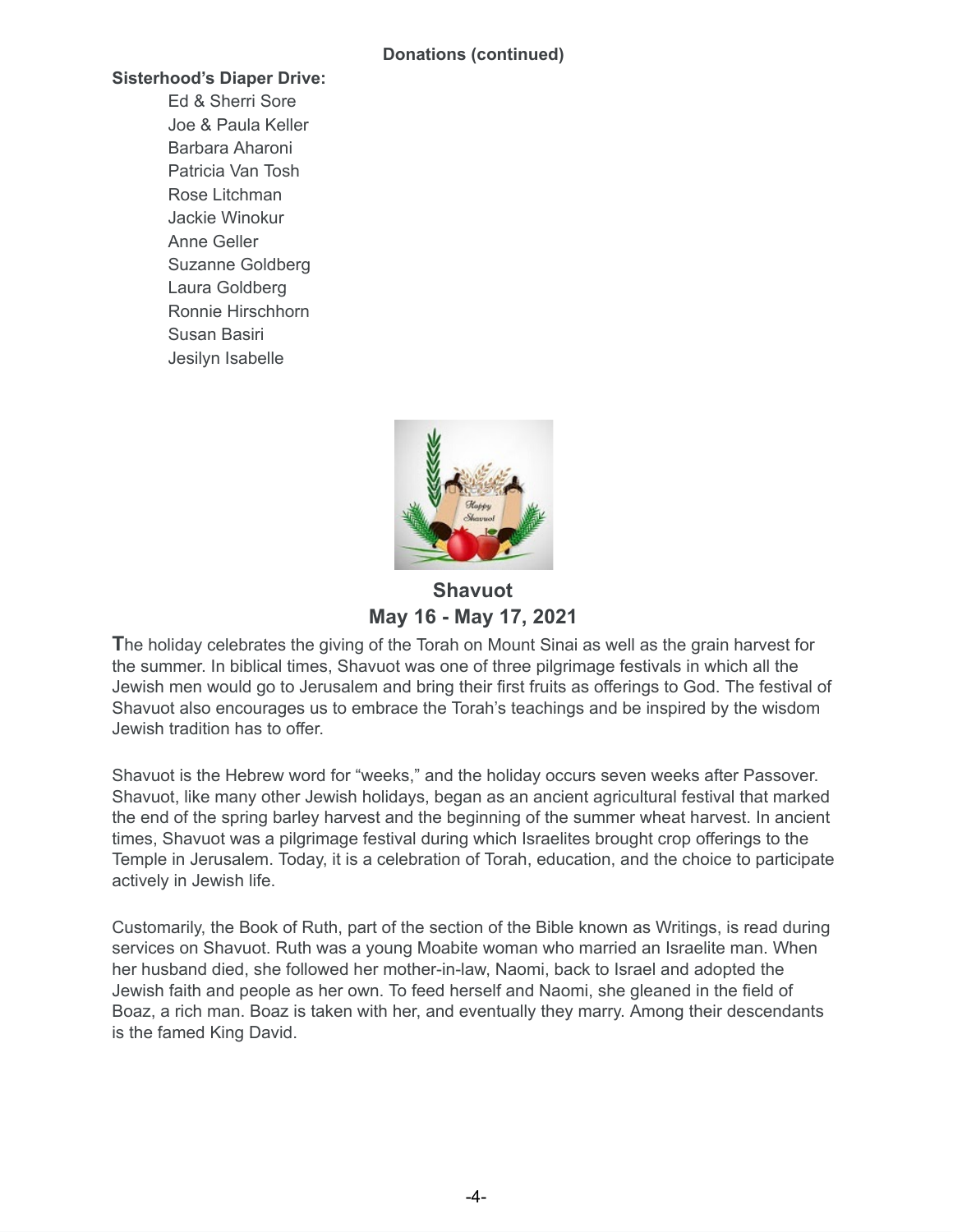The theme of Ruth's conversion to Judaism is central to this story. In Ruth 1:16–17, she states:

Do not urge me to leave you, to turn back and not follow you. For wherever you go, I will *go. Wherever you lodge, I will lodge. Your people shall be my people, and your God my* God. Where you die, I will die, and there will I be buried. Thus and more may God do to *me if anything but death parts me from you.*

Ruth is often considered to be the archetype of all who choose to convert to Judaism – accepting the Torah, just as Jews accepted the Torah at Mount Sinai – and this passage is generally understood as her conversion statement.

### **The Ancient Jews Carried Trauma and Joy Into Their New Lives - We Can Too**

By Jessica Ullian, Published in the WBUR electronic Newsletter on March 30, 2021

The electronic newsletter that WBUR (Boston University's public radio station) sends out included a thought-provoking article that relates to the Israelites' despair and uncertainty. after they left Egypt, and she compares those emotions to the trauma we have all experienced over the past year as we have experienced the dark threat of Covid. As she counts the 49 days of the Omer that separate the celebration of Passover and the arrival of Shavuot, she rediscovers the hope of renewal. To read this [article,](https://www.wbur.org/cognoscenti/2021/03/30/pandemic-passover-counting-the-omer-jessica-ullian) click here.

# **Brotherhood News**



Next Meeting: Tuesday, May 4th, 7:00 pm

Under the leadership of Dan Hirschhorn (z"l), Brotherhood has continued to offer stimulating, meaningful and thought-provoking programs, despite the challenges and obstacles presented by the pandemic. Monthly meetings, Discussion Groups, virtual breakfasts and dinners with interesting and informative speakers, even highly successful virtual movie discussion nights have been warmly received.

Following Dan's tragic and untimely passing, it is imperative that new leaders step forward to sustain the growth and vitality of Brotherhood, which was so dear to Dan's heart. Dan's shoes will be hard to fill, but we must preserve his legacy by continuing the work that he started.



### **CBJ Virtual Musical Event May 14, 2021, 4:30-6:00 pm: Family Shabbat Musical Program featuring Shir David All Congregants are Invited to Join Us**!

To register, email Dianne Bluestein at [dsbluestein@yahoo.com](mailto:dsbluestein@yahoo.com). A Zoom link will be provided prior to the event. To see the flyer, click [here.](https://drive.google.com/file/d/1Td6o4Oq2omVJSilJ6Q7x4iLe_vK2MrXz/view?usp=sharing)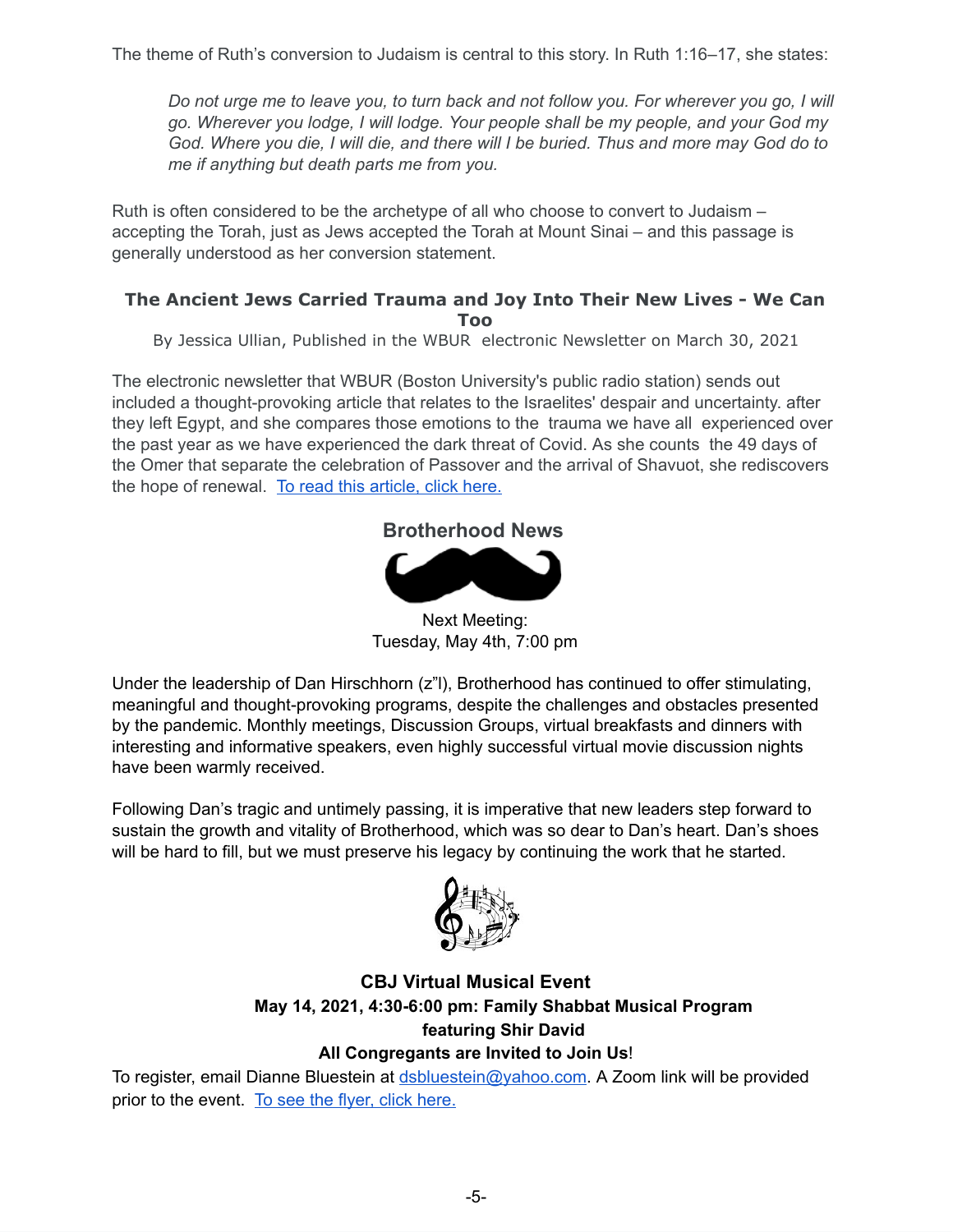

### **Rabbi Silverman's Sermon From Shabbat Service on April 3, 2021 SHIR HA-SHIRIM ASHAYR L'SH'LOMOH: THE SONG OF SONGS**

The beginning of all things is in the end, and the end of all things is in the beginning. This is only one of the interpretations given to the tle of this small book in our Holy Scriptures. G'matria, the numerical values of the leers; and the vowels assigned to the line of consonants, when the vowels are not given to us in the ancient writings: these and other interpretations of what we'd like to call "the plain text" stand for readings that range from the mystical to the political.

Shir Ha-Shirim, customarily called the "Song of Songs" in English is the first of five relavely short books in our Tanach, the Hebrew name for our Jewish Bible. Let us look at the name "Tanach," in Hebrew the three consonants "Tahf," "Noon," "Kahf." The letter "Tahf" stands for Torah, Part One of our Bible, also known as the Five Books of Moses. The letter "Noon" stands for "N'vee'eem," which means "Prophets," beginning with the Book of Joshua and including books called Judges, Samuel, and Kings, and then includes fifteen books named for individual prophets, ending with the prophet Malachi. That middle section of our Tanach is called "N'vee'eem." Then we have the letter "Kahf," for "K'tooveem," which includes all the remaining literature in our Tanach. The "K'tooveem" are the "Writings," beginning with Psalms, Proverbs, and Job, which are followed by the "Five Scrolls" which, in turn, are followed by the remaining books of our Tanach, including Daniel, Ezra, Nehemiah, and Chronicles.

Let us look at the "Five Scrolls," called "Chahmaysh M'geeloht" in Hebrew. These books are arranged in order according to the holidays that they are attached to. We read from the fih scroll only a month ago, when we looked into the Esther story as we were celebrating Purim. Now, one month later, we are remembering "Shir Ha-Shirim," because this is the scroll that has been attached to Passover, which falls, as you know, in the first month of the Jewish calendar. "Shir Ha-Shirim" is the scroll for Passover because of its imagery that focuses on spring-time and love. The other three scrolls similarly follow the calendar order of the holidays they are attached to: The Book of Ruth, with its spring harvest themes, for Shavu'ot;

Lamentations for Tisha B'Av, a day of mourning for the destruction of the Temple; and Ecclesiastes, read on the Shabbat during Sukkot, our harvest festival at summer's end and early autumn, presenting to us Solomon's harvest of wisdom. Sh'lomoh, Solomon, son of David, is the wise king of Israel; and he apparently is meant to be the one who composed this "song of songs," or whose story is being told in this "song of songs," or whose story is someone else's. Shulammite is one desired by Solomon; but she has given her heart to someone else. The song itself needs no romantic justification. It is a song that celebrates spring-me, as in chapter two, verses eleven, twelve, and the last line of thirteen: "For, lo, the winter is past, the rain is over and gone; the flowers appear in the earth, the me of singing is come; and 'kohl ha-tohr', the voice of the turtle is heard in our land. Arise, come my love, my fair one, and you shall certainly go."

A note: "l'chee lahch," meaning "you shall certainly go," is the exact feminine equivalent of "lech l'chah," the masculine form, addressed to Avrahm, as Abraham was then called, to send him on his way to the Land of Canaan.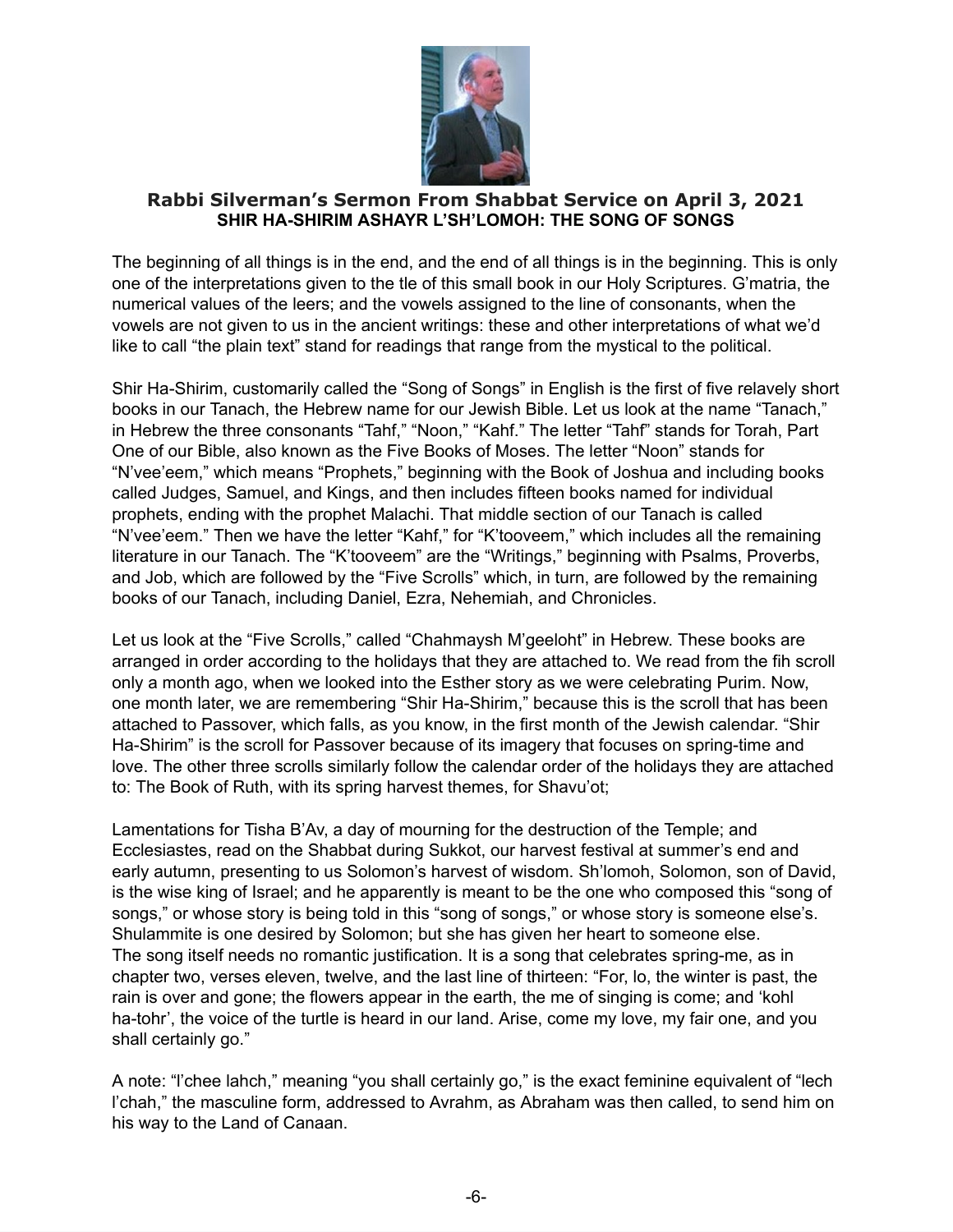The song goes on to suggest to the commentators that beyond Solomon's aracon to Shulammite, Shir Ha-Shirim is an allegory for the people of Israel being drawn to God. For some of our ancient rabbis, that was enough of a reason to grant that Shir Ha-Shirim was a holy book, worthy of inclusion in the Scripture.

For Rabbi Akiva, Shir Ha-Shirim is worthy of becoming part of the Holy Scriptures simply because it is the most elegant and emotionally charged love song, a song of true love. King Solomon (Sh'lohmoh) has seen the Shulammite and fallen in love with her. She already loves another, who appears to have run away, perhaps fearing the jealousy of the king. She searches and searches and, eventually, will be reunited with her beloved. And as a footnote, Solomon, who has many wives, will simply learn to get along without her.

"Dohdee lee, vah-ahnee loh hah-roh-eh bah-shoh-shah-neem:" "My beloved is mine, and I am his, the one who feeds among the lilies" (2:16).

In the course of the drama, Solomon prepares a luxurious residence for her and for himself, for he intended to bring her in as one of his wives. For Shulammite's part, she escapes just in me, because the very next day was the day of the king's espousals (3:11). Her lover speaks: "I have come into my garden, my sister, my bride; I have gathered my myrrh with my spice; I have eaten my honeycomb with my honey; I have drunk my wine with my milk. Eat, oh, friends; drink, yes, drink abundantly, oh, beloved" (5:1). A footnote: This verse which I have just read is interpreted by the mediaeval commentator Sforno to the stages of religious education for Jewish children. Commentators who did not want to take Shir Ha-Shirim literally went to great lengths to interpret the scroll allegorically.

The king orders her to be brought back. "Ah-nee l'doh-dee, v'doh-dee lee, hah-roh-eh bah-shoh-shah-neem:" "I am my beloved's, and my beloved is mine, that feeds among the lilies," she says (6:3) The king praises her, praises her beauty. He compares her to Jerusalem. She is likened to all the banners in his army. She plans to escape; and the daughters of Jerusalem call her back: "Shoo-vee, shoo-vee, Shulammite, shoo-vee, shoo-vee:" Return, return, oh, Shulammite, return, return, that we may look upon you" (7:1). "Set me as a seal upon your heart, as a seal upon your arm; for love is strong as death, jealousy is cruel as the grave; its flashes are flashes of fire, a very flame of Yah" (8:6) "Shahl-heh-veht-yah" is one word in Hebrew, including "a flame of" and "Yah," "the Lord," the only reference to God in the enre scroll. Shulammite connues: "Many waters cannot quench love, neither can the floods drown it. If a person were to give all the substance of one's house for love, that one would be utterly condemned" (8:7).

In the end, Solomon has a magnificent vineyard, and Shulammite's beloved has a very modest one. She will not unite with her beloved because he has a vineyard, but she will marry him because of who he is. She calls him, again, "My beloved" (8:12-14). "Ah-nee l'doh-dee:" "I am my beloved's, and his desire toward me," she says (7:11). She has made clear her intention to leave Solomon's castle and depart from the daughters of Jerusalem and to reunite with her beloved.

During Passover, we all feel young again. We gather around the seder table. Those who used to ask the Four Questions now lead others in reciting and singing the Haggadah. As we remember our rich journey from slavery to freedom; and we look forward to a beer future. Instead of "Next Year in Jerusalem," this year we say "Next year may we be in each other's presence again. No more pandemic."

"Some begin to read Shir ha-Shirim on the first night of Passover at the conclusion of the seder. In some communities, the song is read before the reading of the Torah during the intermediate days of Passover, and on the Shabbat that falls during the festival.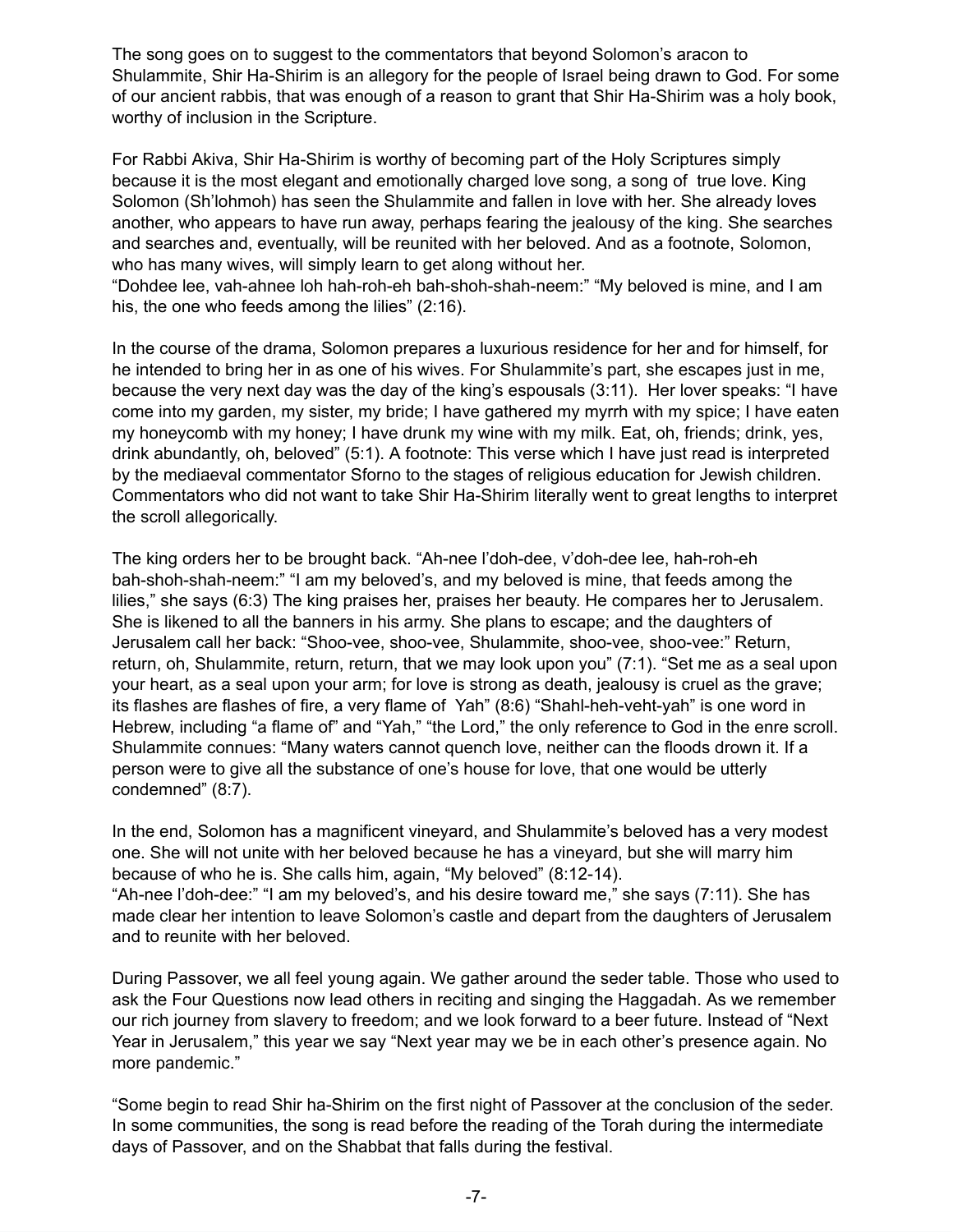Shir ha-Shirim is a wonderful complement to the Passover Haggadah, which recalls our collective narrative, and the song focuses on the inmate conversations between a lover and a beloved. The Haggadah recounts how the Holy One brought us out of Egypt with an outstretched arm, overwhelming Pharaoh's army.

For centuries, our sages have discussed whether the verses of Shir ha-Shirim depict heavenly or earthly love, the love between God and Israel, or between two human beings. Rabbi Akiva's teaching: "All the writings are holy. Shir ha-Shirim is the Holy of Holies," the love that human beings can have for each other. May our Counting of the Omer be a me of expanding our understanding of love, especially human love, so that we may be ready, six weeks from now, to stand again at Mount Sinai.



### **CBJ'S NEW SISTERHOOD**

Co-Presidents: Rose Litchman and Cindy Teles Rose: [snobuntng@aol.com](mailto:snobuntng@aol.com) Cindy: [iacorna@aol.com](mailto:iacorna@aol.com)

# **Our Theme This Year is "Jews in the Arts"**

### **Our Last Program for This Season: Jewish Painting/Sculpting June 2nd at 7:00 pm Save the date!**

Jews have always made key contributions to the intellectual life of the arts. Over the past several months, we have explored the Jewish influence on culinary arts, humor, and music, and Jewish poets. In our upcoming (and last meeting of the season), we will explore Jewish graphic artists, including painters and sculptors. including some talented artists from our own congregation. **All programs will be on Zoom and will start at 7:00 pm.** Details about each program will follow. **All are welcome!** You will receive the Zoom link in the CBJ Weekly Update and in the Sisterhood email.

### **SISTERHOOD'S INSPIRING ISRAELI WOMEN SERIES (Continued from the April 2021 Edition of The Pup Tent)**

### No. 1 - GOLDA MEIR



Golda Meir was a woman of many talents. A zionist, activist, teacher, kibbutznik and Israel's fourth Prime Minister, she certainly did it all. Born in 1898 in Kiev, she immigrated as a child with her family to the USA. Then she moved to Palestine with her husband.She quickly became involved in Israel's politics rising to become Israel's first, and currently only female Prime Minister. Golda was known as Israel's "Iron Lady"!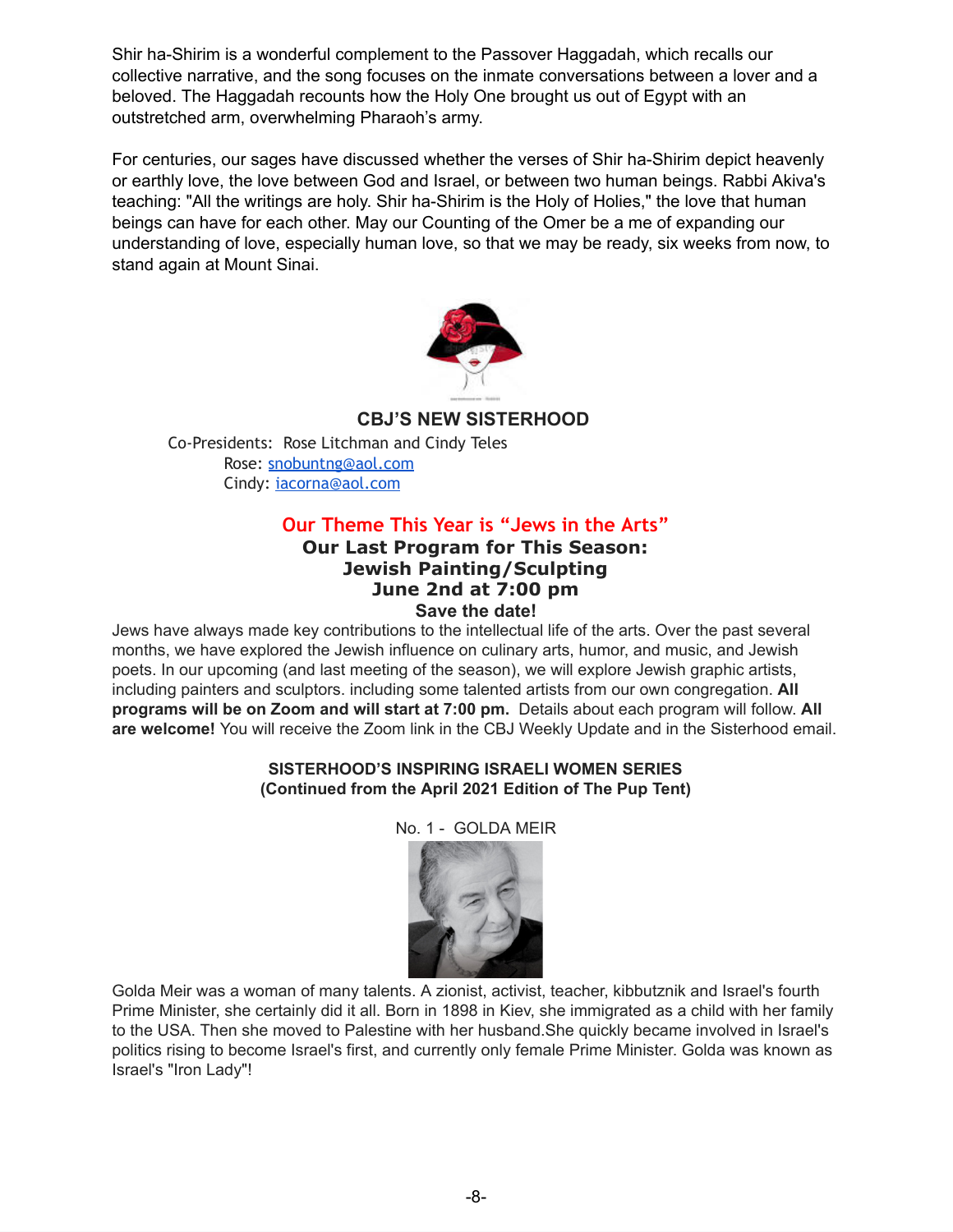### NO. 2 - DR. RUTH WESTHEIMER



Not strictly Israeli, Dr. Ruth is actually a fascinating pre-state figure. Born in Germany in 1928, she arrived in Palestine after losing her parents in the Holocaust. In Israel, she joined the Haghanah, where she trained as a sniper. She eventually made her way to the States and later studied human sexuality. She became a media hit on TV and radio. Dr. Ruth is a trailblazer in all things sex-related and she brought to the fore frank, honest conversations.





Born on July 13, 1930 in Kibbutz Kinneret on the shores of the Galilee, Naomi Shemer was a leading Israeli musician and songwriter, hailed as the "first lady of Israeli song and poetry." She studied music and joined the Israel Defense Force as a pianist. During her career, she wrote, composed and translated songs from all genres - poems, love songs and even children's songs. Her song "Yerushalayim Shel Zahav" ("Jerusalem of Gold") was written in 1967 and became an unofficial second anthem after Israel won the Six-Day War that year and reunited Jerusalem.





Biochemist Prof. Ada Yonath is the first Israeli woman to win the Nobel Prize for her groundbreaking work on the structure of ribosome. Born in pre-state Jerusalem in 1939, Yonath completed her doctoral studies at the Weizmann Institute of Science, where she is a leading faculty member to this day. Upon winning the Nobel Prize in 2009, Yonath became the first woman in 45 years to receive the prestigious award in the field of chemistry. Since winning the prize, Yonath has become a great model in Israel for higher education and has inspired great interest in science.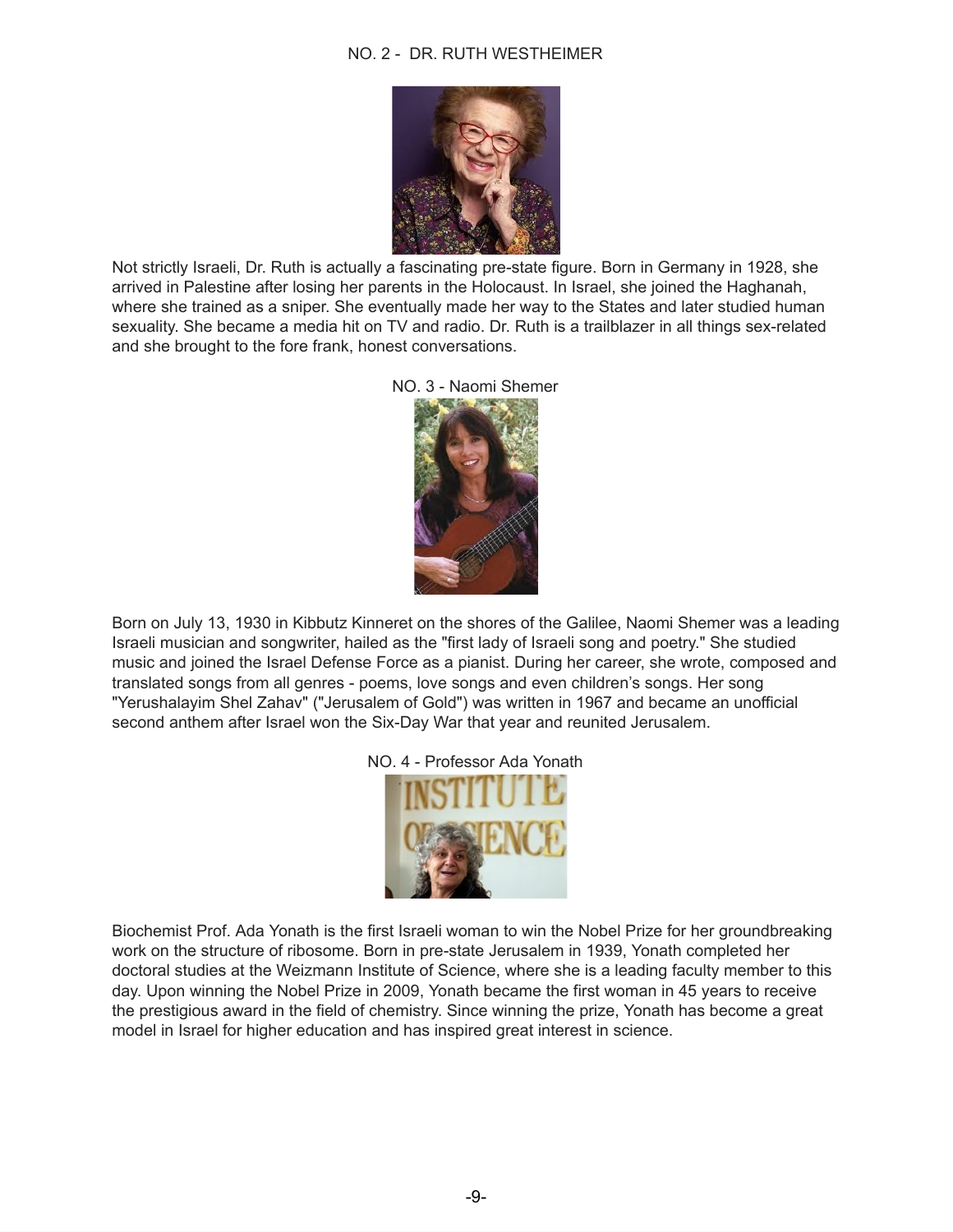

Jessie Ethel Sampter was born on March 22, 1883, in New York City. Having contracted polio as a child, Sampter spent much of her childhood confined to her bed. She was educated at home, where she read extensively, and later audited classes at Columbia University. She began writing poetry in her twenties, and her work focused on themes of Zionism, social justice, and pacifism, particularly between the Arabic and Jewish peoples. In 1919, Sampter immigrated to Palestine, where she helped establish the country's first Jewish Scout camp and a convalescent home, as well as classes for Yemenite women and girls. The author of several books on philosophy and religion, she also published five poetry collections during her lifetime and a translation of poems for children by noted Jewish poet Hayim Nahman Bialik. She died at Kibbutz Givat Brenner, Israel, on November 11, 1938.

> NO. 6 - Adina Bar-Shalom Advocate for Orthlodox Women



Adina Bar-Shalom, born in 1945, is an Israeli educator, columnist, and social activist. She is the founder of the first college for Haredi students in Jerusalem, and has spent years working to overcome gender discrimination in the Orthodox Jewish community. She was awarded the Israel Prize for lifetime achievement and special contribution to society in 2014.

To read more about Adina Bar-Shalom, click on the link below. <https://www.ashoka.org/en-us/fellow/adina-bar-shalom>

**Editor's Note:** "The Pup Tent" is a monthly publication that provides a condensed summary of CBJ news, including the monthly Calendar, upcoming Yahrzeit dates, and acknowledgments of donations that have been received. The "CBJ Weekly Update" is our weekly email newsletter that includes full details about upcoming events, as well as information about the weekly Torah reading portion and helpful links to various resources. **To subscribe to the CBJ Weekly Update, please contact me at [judith.sherman@gmail.com](mailto:judith.sherman@gmail.com).** Thank you! Judith Sherman, Editor, "The Pup Tent" and "CBJ Weekly

Update"